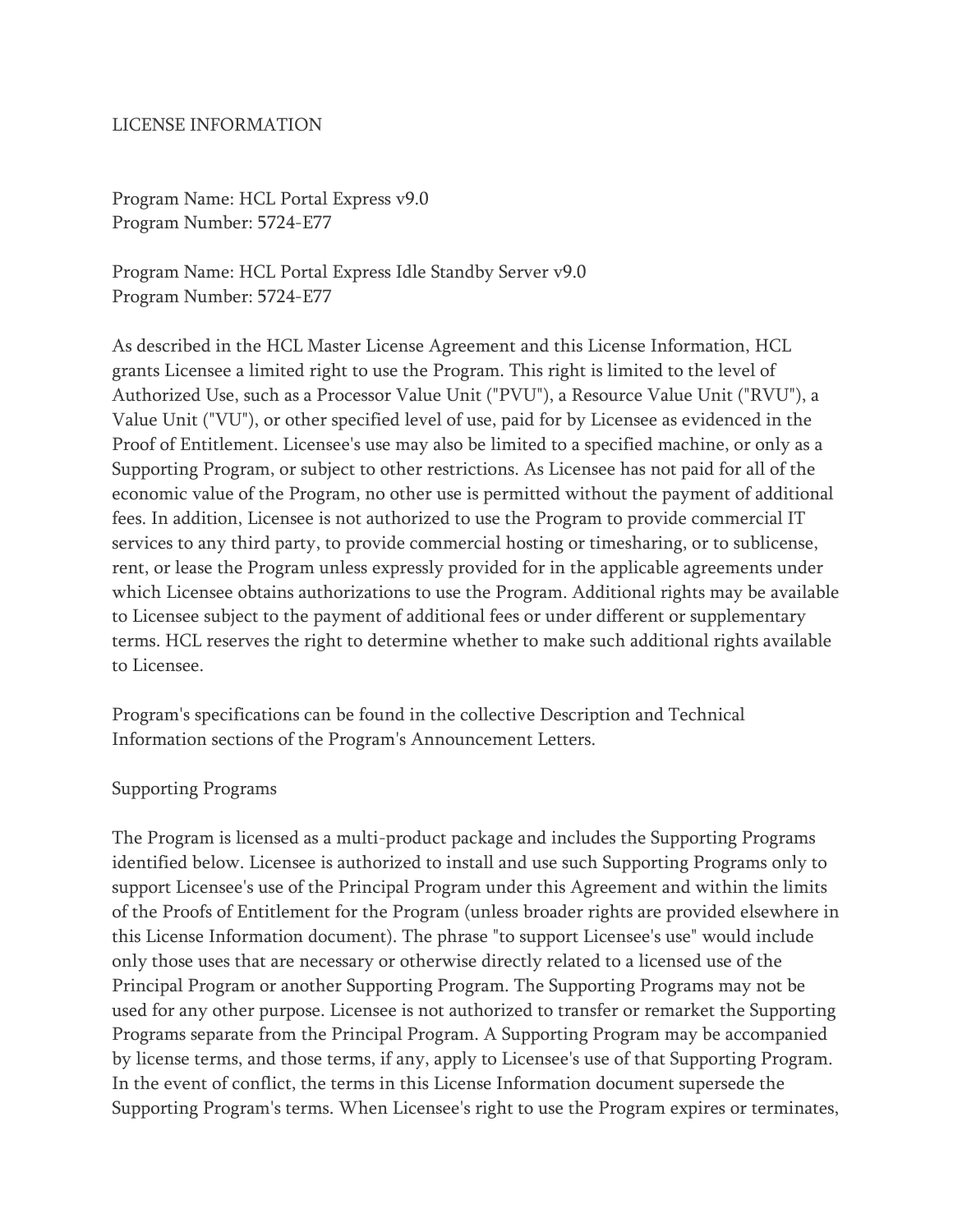Licensee must discontinue use, destroy or promptly return all copies of the Supporting Programs to the party from whom Licensee acquired the Program. If Licensee downloaded the Supporting Programs, Licensee should contact the party from whom Licensee acquired the Program. If Licensee wishes to license the Supporting Programs for any use beyond the limits set forth above, please contact an HCL Sales Representative or the party from whom Licensee acquired the Program to obtain the appropriate license.

The following are Supporting Programs licensed with the Program: HCL Portal Personalization HCL Portal Search IBM WebSphere Application Server Network Deployment IBM DB2 Advanced Workgroup Server Edition ("IBM DB2") HCL Web Content Manager

## Benchmarking

Licensee may disclose the results of any benchmark test of the Program or its subcomponents to any third party provided that Licensee (A) publicly discloses the complete methodology used in the benchmark test (for example, hardware and software setup, installation procedure and configuration files), (B) performs Licensee's benchmark testing running the Program in its Specified Operating Environment using the latest applicable updates, patches and fixes available for the Program from HCL or third parties that provide HCL products ("Third Parties"), and (C) follows any and all performance tuning and "best practices" guidance available in the Program's documentation and on HCL's support web sites for the Program. If Licensee publishes the results of any benchmark tests for the Program, then notwithstanding anything to the contrary in any agreement between Licensee and HCL or Third Parties, HCL and Third Parties will have the right to publish the results of benchmark tests with respect to Licensee's products provided HCL or Third Parties complies with the requirements of (A), (B) and (C) above in its testing of Licensee's products.

Notwithstanding the foregoing, under no circumstances may Licensee publish the results of benchmark tests run on Oracle Outside In Technology without prior written permission.

The above benchmarking terms apply to the following Programs or subcomponents: WebSphere Application Server HCL Portal Server

Source Components and Sample Materials

The Program may include some components in source code form ("Source Components") and other materials identified as Sample Materials. Licensee may copy and modify Source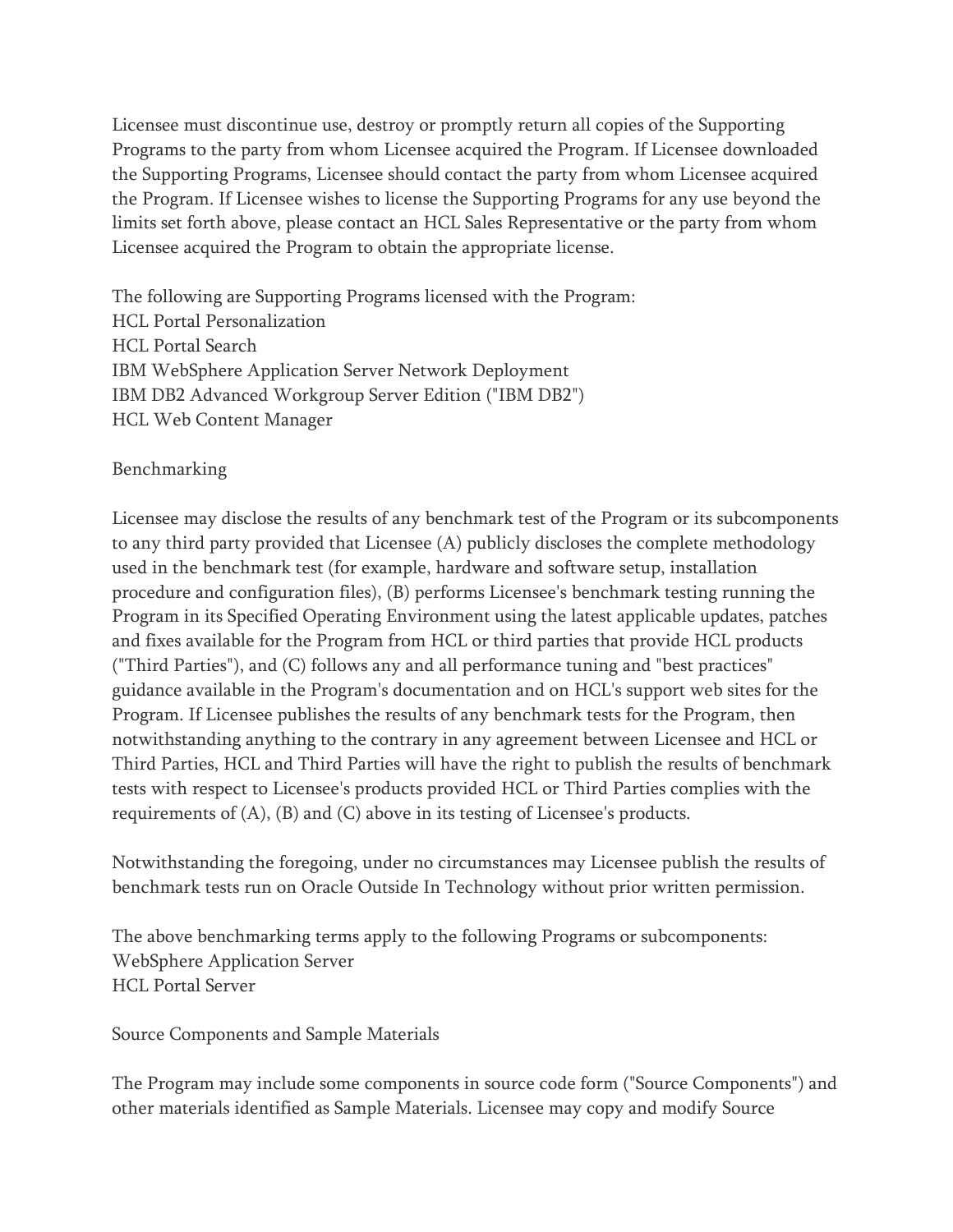Components and Sample Materials for internal use only provided such use is within the limits of the license rights under this Agreement, provided however that Licensee may not alter or delete any copyright information or notices contained in the Source Components or Sample Materials. HCL provides the Source Components and Sample Materials without obligation of support and "AS IS", WITH NO WARRANTY OF ANY KIND, EITHER EXPRESS OR IMPLIED, INCLUDING THE WARRANTY OF TITLE, NON-INFRINGEMENT OR NON-INTERFERENCE AND THE IMPLIED WARRANTIES AND CONDITIONS OF MERCHANTABILITY AND FITNESS FOR A PARTICULAR PURPOSE.

Terms for Oracle Outside In Technology

The Programs licensed under this Agreement include Outside In filtering and document viewing technology (the "Outside In Technology") supplied by Oracle USA, Inc. ("Oracle"). The term "Outside In Technology" includes any technology licensed to Oracle by its suppliers. As used in the Agreement, the term "HCL supplier" shall be deemed to include Oracle and its suppliers. In addition to the terms and conditions of this Agreement, as a condition of using the Outside In Technology, Licensee specifically agrees as follows:

(1) Oracle USA, Inc. is a third party beneficiary to this Agreement.

(2) Licensee may only transfer the Program by providing advance written notice to HCL and otherwise subject to the terms of this Agreement.

(3) Licensee may not publish the results of benchmark tests run on the Outside In Technology without prior written permission.

(4) HCL may inform HCL suppliers of compliance verification results relating to such IBM suppliers' components.

(5) To the extent allowed under applicable law, the Uniform Computer Information Transactions Act ("UCITA") does not apply.

Technology Preview Code

Technology Preview Code (TPC) may be included or distributed with the Program or updates to it but are not part of the Program. TPC is licensed under the same terms as the Program, except as provided below. TPC will be identified as such in the Notices File (or in an updated Notices File accompanying the updates). Some or all of the TPC may not be made generally available by HCL as or in a product. Licensee is permitted to use TPC only for internal use for evaluation purposes and not for use in a production environment. The Notices File may limit this evaluation use to an evaluation period. If so, at the end of such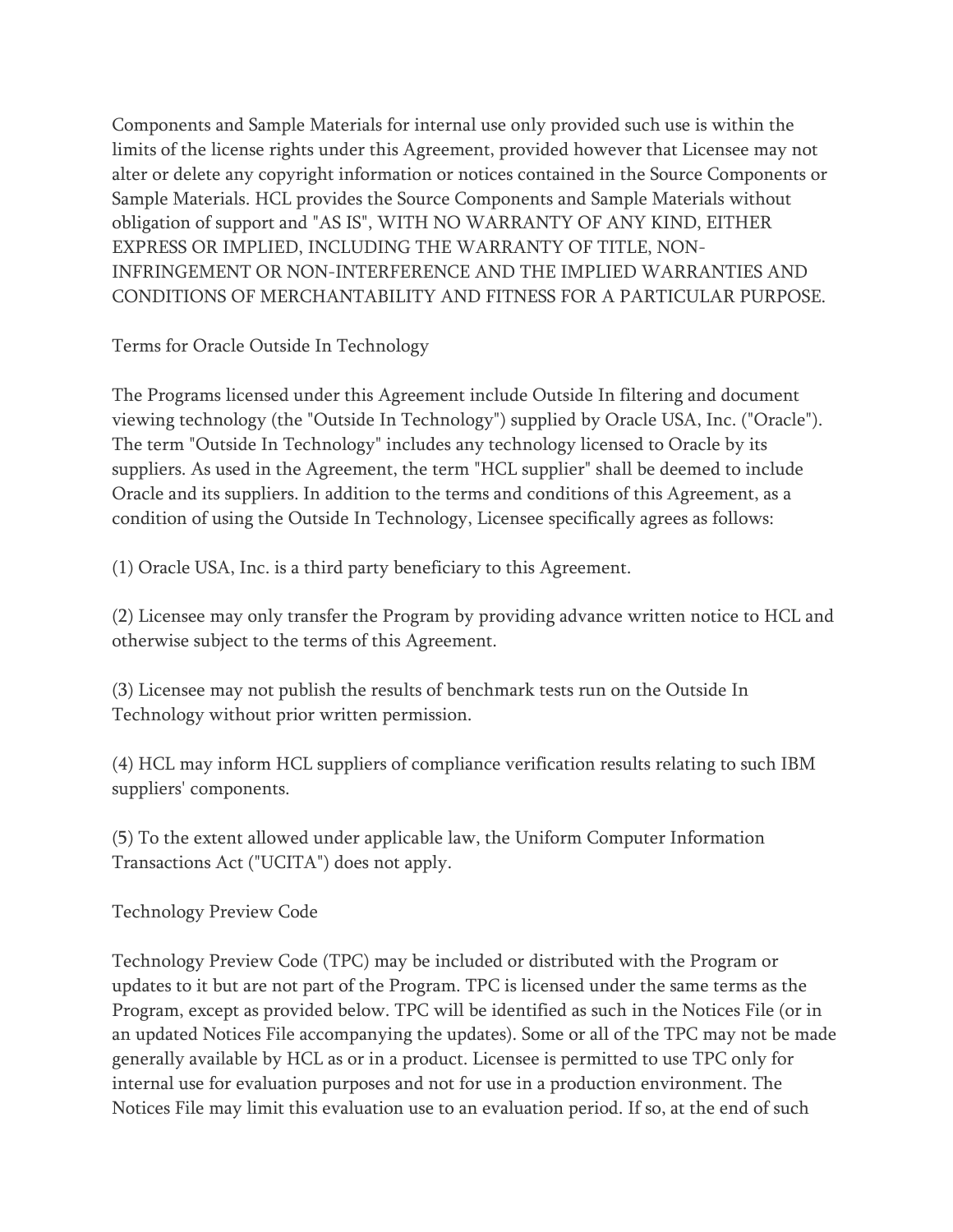evaluation period Licensee must cease using and uninstall the TPC. HCL provides the TPC without obligation of support and "AS IS," WITHOUT WARRANTY OF ANY KIND, EITHER EXPRESS OR IMPLIED, INCLUDING, WITHOUT LIMITATION, THE WARRANTY OF TITLE, NON-INFRINGEMENT OR NON-INTERFERENCE AND ANY IMPLIED WARRANTIES AND CONDITIONS OF MERCHANTABILITY AND FITNESS FOR A PARTICULAR PURPOSE.

Licensee may not transfer TPC to another party except as a transfer accompanying the Program. TPC may contain a disabling device that will prevent it from being used after the evaluation period ends. Licensee will not tamper with this disabling device or the TPC. Licensee should take precautions to avoid any loss of data that might result when the TPC can no longer be used.

# Export and Import Restrictions

This Program may contain cryptography. Transfer to, or use by, users of the Program may be prohibited or subject to export or import laws, regulations or policies, including those of the United States Export Administration Regulations. Licensee assumes all responsibility for complying with all applicable laws, regulations, and policies regarding the export, import, or use of this Program, including but not limited to, U.S. restrictions on exports or reexports.

### Third Party Data and Services

The Program may contain links to or be used to access third party data services, databases, web services, software, or other third party content (all, "content"). Access to this content is provided "AS-IS", WITH NO WARRANTY OF ANY KIND, EXPRESS OR IMPLIED, INCLUDING THE WARRANTY OF TITLE, NON-INFRINGEMENT OR NON-INTERFERENCE AND THE IMPLIED WARRANTIES AND CONDITIONS OF MERCHANTABILITY AND FITNESS FOR A PARTICULAR PURPOSE. Access can be terminated by the relevant third parties at their sole discretion at any time. Licensee may be required to enter into separate agreements with the third parties for the access to or use of such content. HCL is not a party to any such separate agreements and as an express condition of this license Licensee agrees to comply with the terms of such separate agreements.

# Authorized User

Authorized User is a unit of measure by which the Program can be licensed. An Authorized User is a unique person who is given access to the Program. The Program may be installed on any number of computers or servers and each Authorized User may have simultaneous access to any number of instances of the Program at one time. Licensee must obtain separate, dedicated entitlements for each Authorized User given access to the Program in any manner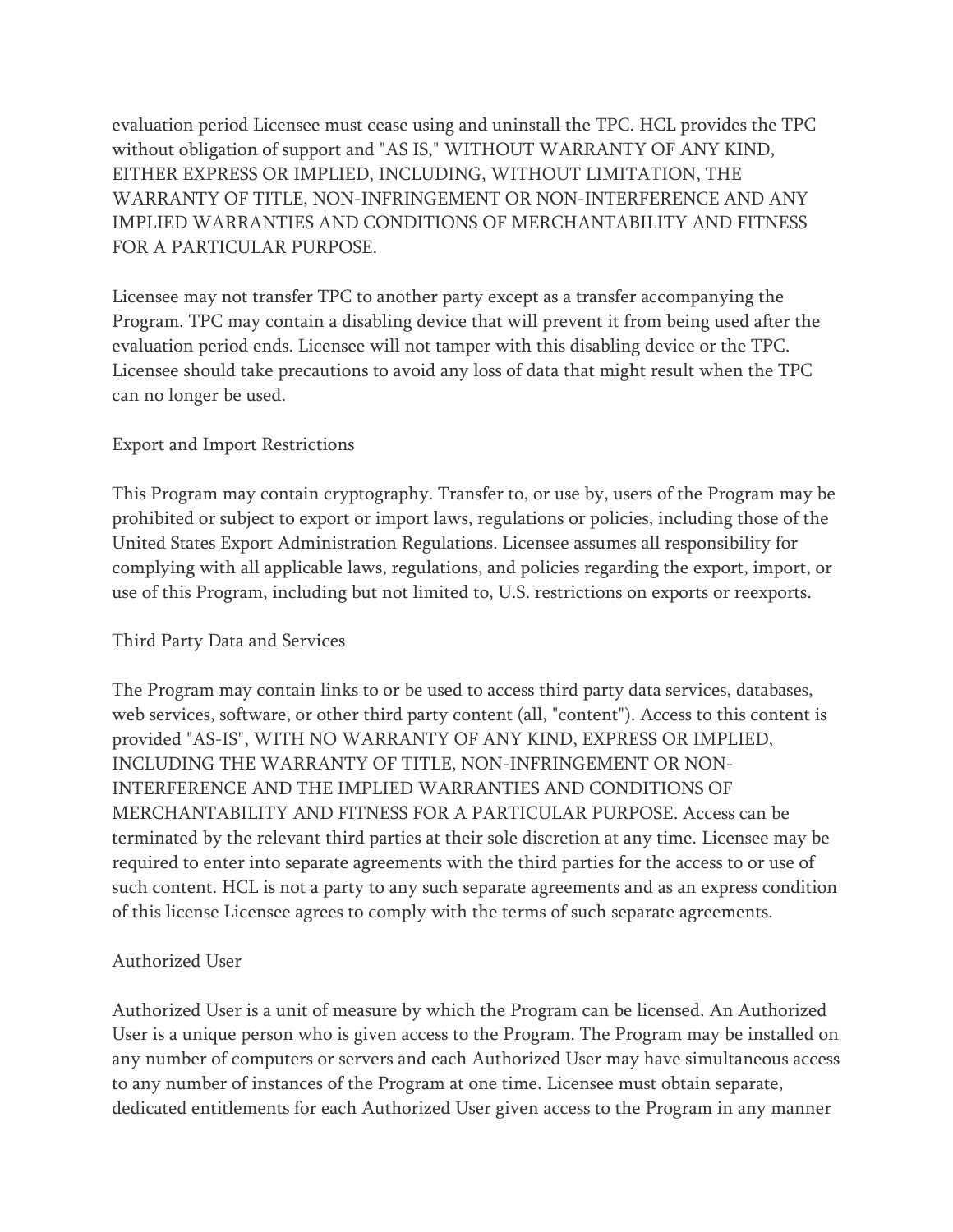directly or indirectly (for example: via a multiplexing program, device, or application server) through any means. An entitlement for an Authorized User is unique to that Authorized User and may not be shared, nor may it be reassigned other than for the permanent transfer of the Authorized User entitlement to another person.

Any computing device that requests the execution of or receives for execution a set of commands, procedures, or applications from the Program or that is otherwise managed by the Program is considered a separate User of the Program and requires an entitlement as if that device were a person.

## **Install**

Install is a unit of measure by which the Program can be licensed. An Install is an installed copy of the Program on a physical or virtual disk made available to be executed on a computer. Licensee must obtain an entitlement for each Install of the Program.

# Processor Value Unit (PVU)

Processor Value Unit (PVU) is a unit of measure by which the Program can be licensed. The number of PVU entitlements required is based on the processor technology (defined within the PVU Table by Processor Vendor, Brand, Type and Model Number at http://www.ibm.com/software/lotus/passportadvantage/pvu\_licensing\_for\_customers.html) and the number of processors made available to the Program. IBM continues to define a processor, for the purpose of PVU-based licensing, to be each processor core on a chip. A dual-core processor chip, for example, has two processor cores.

Licensee can deploy the Program using either Full Capacity licensing or Virtualization Capacity (Sub-Capacity) licensing according to the Passport Advantage Sub-Capacity Licensing Terms (see webpage below). If using Full Capacity licensing, Licensee must obtain PVU entitlements sufficient to cover all activated processor cores\* in the physical hardware environment made available to or managed by the Program, except for those servers from which the Program has been permanently removed. If using Virtualization Capacity licensing, Licensee must obtain entitlements sufficient to cover all activated processor cores made available to or managed by the Program, as defined according to the Virtualization Capacity License Counting Rules at

http://www.ibm.com/software/lotus/passportadvantage/Counting\_Software\_licenses\_using\_s pecific\_virtualization\_technologies.html.

\* An Activated processor core is a processor core that is available for use in a physical or virtual server, regardless of whether the capacity of the processor core can be or is limited through virtualization technologies, operating system commands, BIOS settings, or similar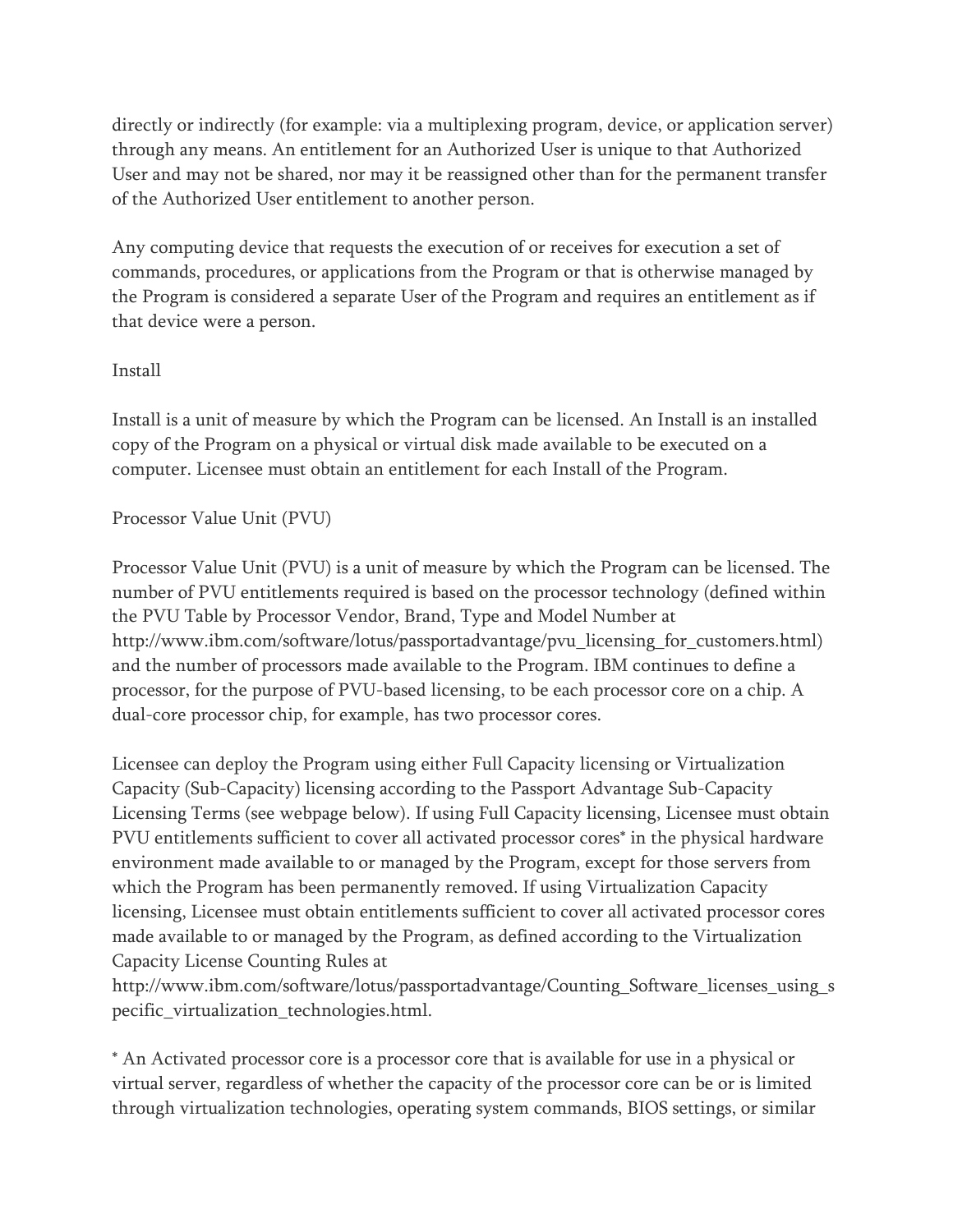restrictions.

Program-unique Terms

Entitlement Limitations

For Authorized User entitlements acquired by Licensee, no more than 1000 Authorized Users may be given access to the Program.

For PVU entitlements acquired by Licensee, the total PVU rating for the activated processor cores made available to or managed by the Program cannot exceed 480 PVUs.

The Program may not be used in either a cloned configuration or in a clustered configuration except when implementing for purposes of failover. In an Idle Standby configuration, copy of the program may reside for backup purposes on a machine and is started, but is "idling", and is not doing any work of any kind. A server is considered "idle" if it is used exclusively for administrative actions that assist in failover scenarios.

For any Install entitlements acquired by Licensee, Licensee's use of the Program is limited to use in an Idle Standby configuration for the purposes of failover.

Components Not Used for Establishing Required Entitlements

When determining the number of entitlements required for Licensee's installation or use of the Program, the installation or use of the following Program components are not taken into consideration. In other words, Licensee may install and use the following Program components, under the license terms, but these components are not used to determine the number of entitlements required for the Program.

- Administrative Console (of WebSphere Application Server)
- Administrative Scripting (of WebSphere Application Server)

- Edge Components Sub Components: Site Selector, Metric Server, Custom Advisors,

Consultants (of WebSphere Application Server)

- IBM HTTP Server (of WebSphere Application Server)
- IBM Resource Adapter for JMS (of WebSphere Application Server)
- IBM Thin Client for EJB (of WebSphere Application Server)
- IBM Thin Client for JMS (of WebSphere Application Server)
- IBM Thin Client for JAX-RPC (of WebSphere Application Server)
- IBM Thin Client for JAX-WS (of WebSphere Application Server)
- IBM Thin Admin Client (of WebSphere Application Server)
- IBM Thin Client for JPA (of WebSphere Application Server)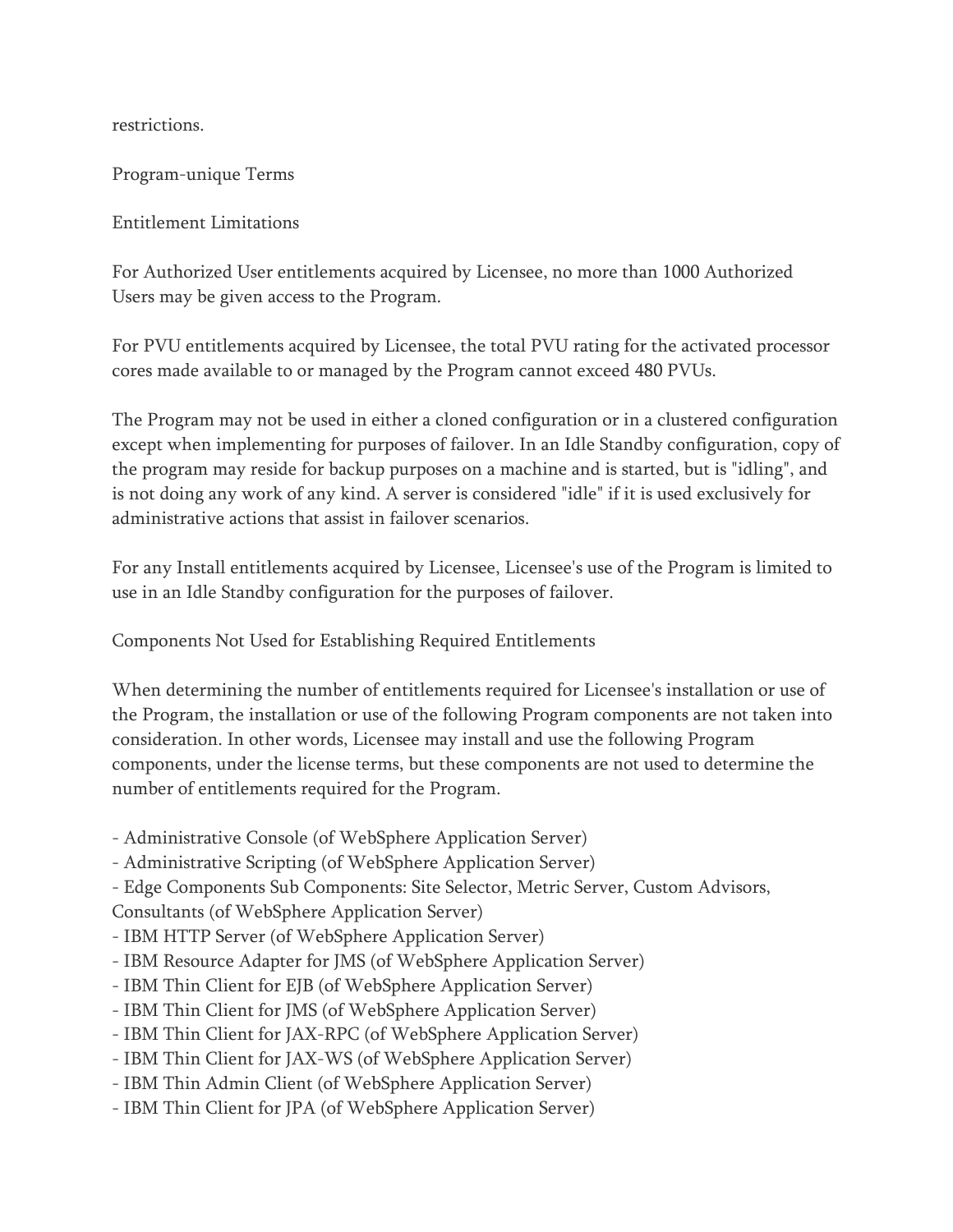- IBM Thin Client for XML (of WebSphere Application Server)

- Performance and Analysis Tools: Dynamic Cache Monitor, Tivoli - Performance Viewer,

Performance Servlet (of WebSphere Application Server)

- Pluggable Application Client (of WebSphere Application Server)
- WebSphere Application Client (of WebSphere Application Server)
- WebServer Plugins (of WebSphere Application Server)

All components of the Program when used only for Developer uses. Developer use allows the Program to be deployed as part of Licensee's internal development and unit testing on a developer machine. A developer machine is a physical or virtual desktop environment, running a primary operating system and the Program, both of which are accessible and used by no more than one specified developer. Licensee is not authorized to use the Program for processing production workloads, simulating production workloads or testing scalability of any code, application or system.

Supporting Programs Details

HCL Portal Personalization

- Entitlement: Ratio 1/1
- Use Limitations: Unrestricted

HCL Portal Search

# - Entitlement: Ratio 1/1

WebSphere Application Server Network Deployment

- Entitlement: Ratio 1/1
- Use Limitations: Use by Principal Program

IBM DB2 Advanced Workgroup Server Edition ("IBM DB2")

- Entitlement: No Metric
- Use Limitations: Use by Principal Program

HCL Web Content Manager - Entitlement: Ratio 1/1

"Ratio n/m" means that Licensee receives some number ('n') entitlements for the Supporting Program for every specified number ('m') entitlements of the Principal Program as a whole. Unless otherwise specified, the number of entitlements for the Supporting Program is rounded up to a multiple of 'n'. For example, if a Program includes 100 PVUs for a Supporting Program for every 500 PVUs obtained of the Principal Program and Licensee acquires 1,200 PVUs of the Program, Licensee may install the Supporting Program and have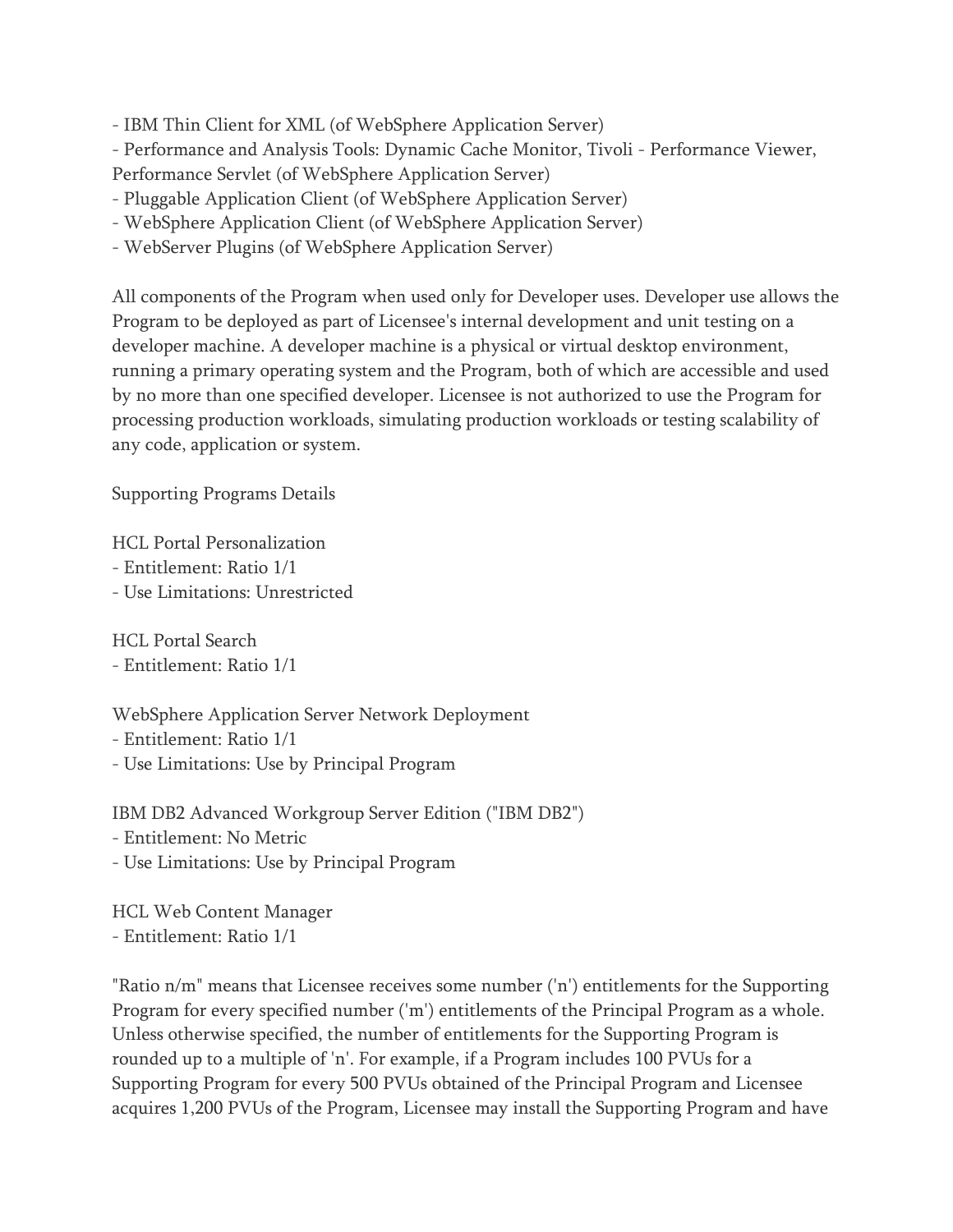processor cores available to or managed by it of up to 300 PVUs. Those PVUs would not need to be counted as part of the total PVU requirement for Licensee's installation of the Program on account of the installation of the Supporting Program (although those PVUs might need to be counted for other reasons, such as the processor cores being made available to the Principal Program, as well).

"No Metric" means this Supporting Program may be installed on as many machines and used by as many persons as is reasonably necessary within the use limitations that apply to this Supporting Program.

"Use by Principal Program" means that neither Licensee nor any application, program, or device external to the Principal Program is authorized to directly use or access the services of the Supporting Program in any way. The Supporting Program is provided exclusively for use by the Principal Program. Licensee may access the Supporting Program only to perform administrative functions, such as backup, recovery, and authorized configuration but may not directly use the Supporting Program for any productive use.

"Unrestricted" means that, notwithstanding the language above, Licensee's right to use the Supporting Program is not limited to use only in support of Licensee's use of the Principal Program. While the other restrictions on Licensee's use of the Supporting Program continue to apply, Licensee may use the Supporting Program for purposes independent of the licensed use of the Principal Program

# Permitted Components

Notwithstanding any provision in the Agreement, Licensee is permitted to use only the following components or functions of the identified Supporting Program:

# Prohibited Components

Notwithstanding any provision in the Agreement, Licensee is not authorized to use any of the following components or functions of the Program:

- IBM WebSphere eXtreme Scale (of WebSphere Application Server)

- Syndication of Web Content Manager content (of HCL Web Content Manager) with any other production or authoring server except Web Content Manager Standard Edition.

For WebSphere Application Server Network Deployment ("WAS ND")

Licensee may use WAS ND to manage copies of the Application Server Network Deployment component that Licensee acquired under a WebSphere Network Deployment or WAS for